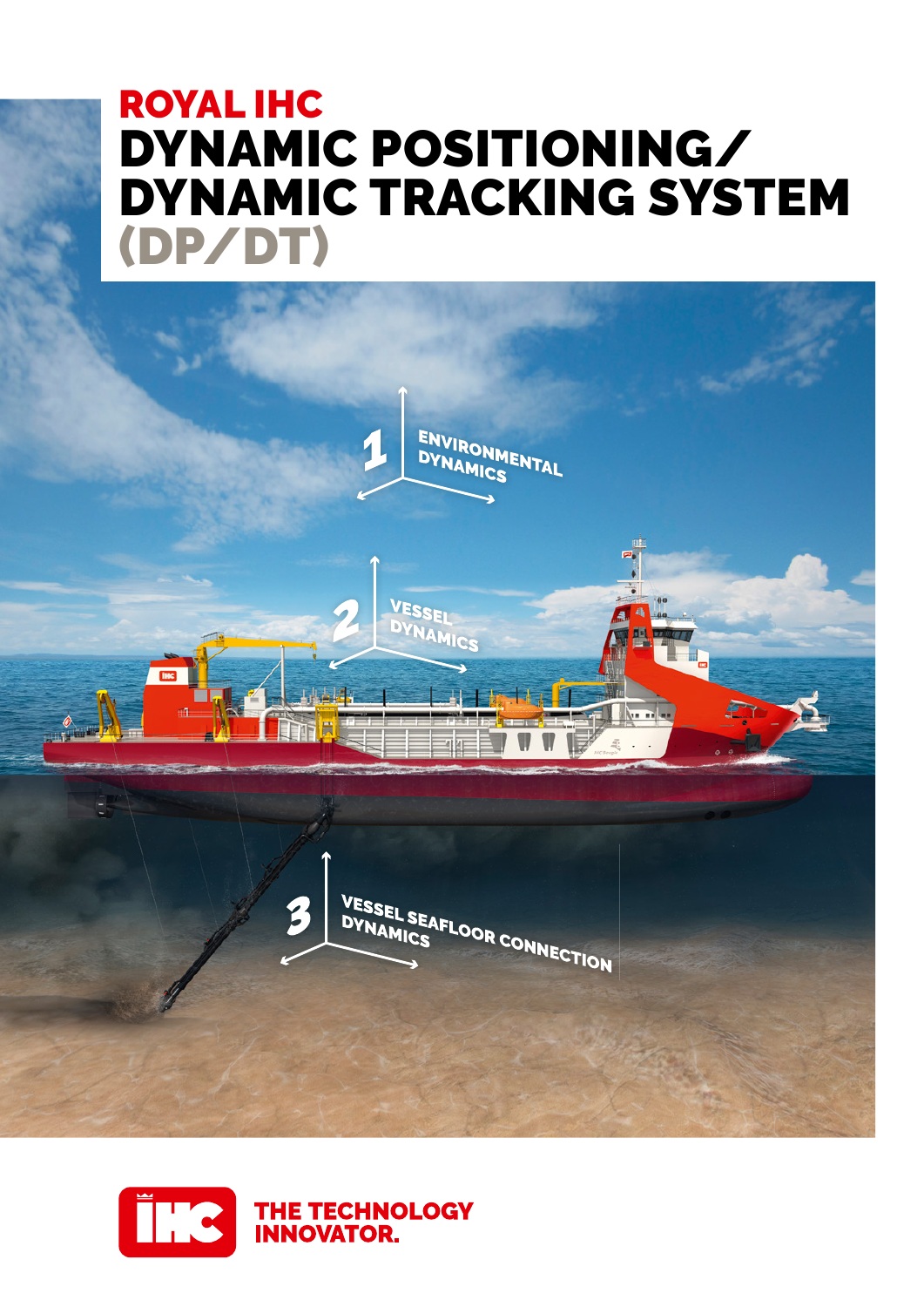# SEAMLESS INTEGRATION BETWEEN VESSEL AND ENVIRONMENT



#### ADDRESSING A TRIPLE DYNAMIC RELATIONSHIP

Specialist vessels perform essential maritime dredging and offshore operations, including rock dumping, pipelaying, and diving support. Beyond free sailing ships, Dynamic Positioning / Dynamic Tracking (DP/DT) systems on such specialist vessels have to address a triple dynamic relationship between the vessel, environmental forces and the vessel-seafloor 'connection'.

IHC's DP/DT system optimally addresses these three factors, and seamlessly integrates with existing mission equipment control systems, optimally utilising a vessel's functional features. It is the benchmark DP/DT for trailing suction hopper dredgers (TSHDs) and the ideal choice for offshore specialist vessels.

## **HARDWARE**

DP/DT features one, two or more certified and marinised DP/ DT servers, connected to human machine interface (HMI) clients and the input output (I/O) system through a redundant server network. It is powered by UPS (uninterruptible power supplies) units.

Each HMI is operation-centred. It includes a touch conning display, a trackball and – if required – an operator panel, designed in close cooperation with experienced DP Officers. The certified conning display/mouse/trackball arrangement and optional repeaters feature eight main conning pages, each dedicated to the current operational mode and several auxiliary pages. Consequence Analysis is included for DP2 only. Acoustic warnings alert the operator of vital actions. DP capability plots and onboard simulator pages can also be ordered.

The operator panel contributes to a simpler operation. It facilitates the selection of mode and conning pages, steppedcontrol allocation and vessel axis control. Smooth and safe control switch-over, and maximum freedom for operator preferences, are also offered.

DP/DT systems work in conjunction with all major equipment on board, so this has to be operational. The vessel and her power systems also have to translate the DP/DT commands into vessel movements.

The I/O system provides both configurable serial connections to the required reference systems and integration into the vessel's class approved propulsion control system (PCS), as well as connections for mission equipment automation systems.



## **SOFTWARE**

The hydromechanical control software applies extended Kalman filter modules, also used for dead reckoning during reference system failures. Modelbased, Artificial Intelligent and patented algorithms, accurately estimate and process varying external forces.

\* Please note, performance and outlook of actual systems may deviate from those presented in this document, depending on technology and ordered options

A wireless – or wired – remote control (RC) panel is available in two versions: joystick DP or manual actuator control. This eliminates the need to install wing consoles.

#### INPUT/OUTPUT SYSTEM

- Transit, Sail Pilot, DT-Sail, Medium Pilot, DT-Medium, DT-Slow, DP Joystick Position Control, DP-Auto modes *(Optional: DP-Follow and/or Anchor Assist mode)*
- optimal utilisation of workable windows: increased levels of production with reduced fuel consumption, wear and downtime
- ergonomic keyboard and conning display: gives operators peace of mind and optimises safety
- wireless remote control unit eliminates the need for DP wing consoles
- smooth, easy, intuitive, individual and/or collective manual/automatic transition of actuators.
- built-in and/or optional offline simulator for DPO training support
- only system in the world that is able to keep a dredging TSHD on a predefined track and speed.



Embedded and type-approved track control software provides the necessary functions, including inertia-compensated autopilot and track control. Built-in features include optional capability plots and – for Class 2 systems – alternative position suggestions and consequence analysis.

#### SERVICES

- address class rule, arrangement, hydromechanical, DP capability and design issues
- feasibility studies offered for retrofits
- customer-attended and attested FAT testing, including FMEA design and
- execution for Class 2 systems • harbour acceptance tests concluded
- with a type-approved HAT protocol
- sea trials, involving only three to four days at sea, concluded with a typeapproved SAT protocol as evidence to authorities and legislative bodies
- equipment, simulator and maintenance training
- service organisation supported by an experienced DP support team, 24/7.

#### IHC DP/DT MAIN FEATURES

- supports the operational requirements of TSHDs, FPSOs, OCVs, PLVs, DSVs and similar
- supports FPP, CPP, azimuth and tunnel thrusters, and rudders
- supports diesel-direct, electric, diesel-electric and hydraulic propulsion drives
- supports GPS, DGPS, MRU, USBL, SSBL, SBL, LBL, RADius, gyro, wind and force sensors
- seamless integration with PCS, TCS, PMS, VMS and/or mission equipment automation systems
- no need for prior hydromechanical studies
- exceptionally short commissioning time: plug-and-play and self-learning characteristics
- $\bullet$  modular, certified electronics and software
- complies with standard maritime body regulations.



### OPERATIONAL FEATURES